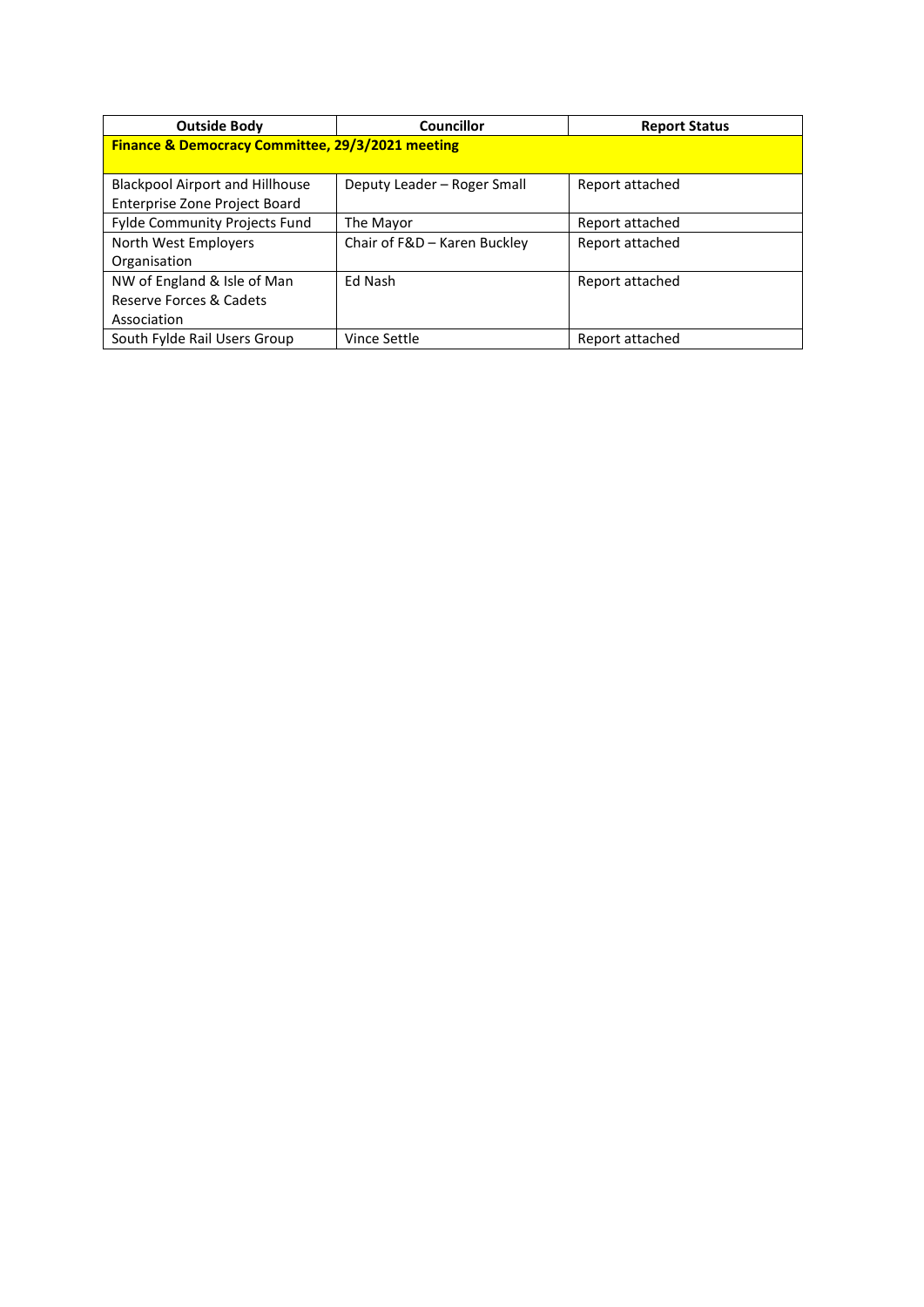#### **Details**

**Councillor Name and Role on Outside Body** *(for example, Observer, Trustee, Director)*:-

R. Small member of Blackpool Airport Enterprise Zone

**Email**:-

**Period this report covers** (2020

**Name of Outside Body**:-

**How often does the organisation meet? And how often have you attended?**:-

Quarterly, 3/4

### **Key issues arising for Fylde Borough Council**:-

*Examples of issues could be those that may affect decisions regarding budget setting, challenges for residents, policy changes that affect partnership working etc*

*Due to the pandemic there have been no new initiatives, main focus has been on maintaining service. As lockdown measures ease then the EZ is looking to be ready to exploit economic opportunities.*

### **Who did you inform of these issues within Fylde Borough Council**?:-

The lead officer, AO

# **In the light of these meetings, is it worthwhile for the Council to continue to have a representative/representatives on this body?**:-

yes there will be initiatives as we come out of pandemic. We must be in a position to be ready to take advantages of economic upturn therefore our involvement in the EZ is essential, otherwise Blackpool will take everything and leave Fylde out.

**Any further comments?:-**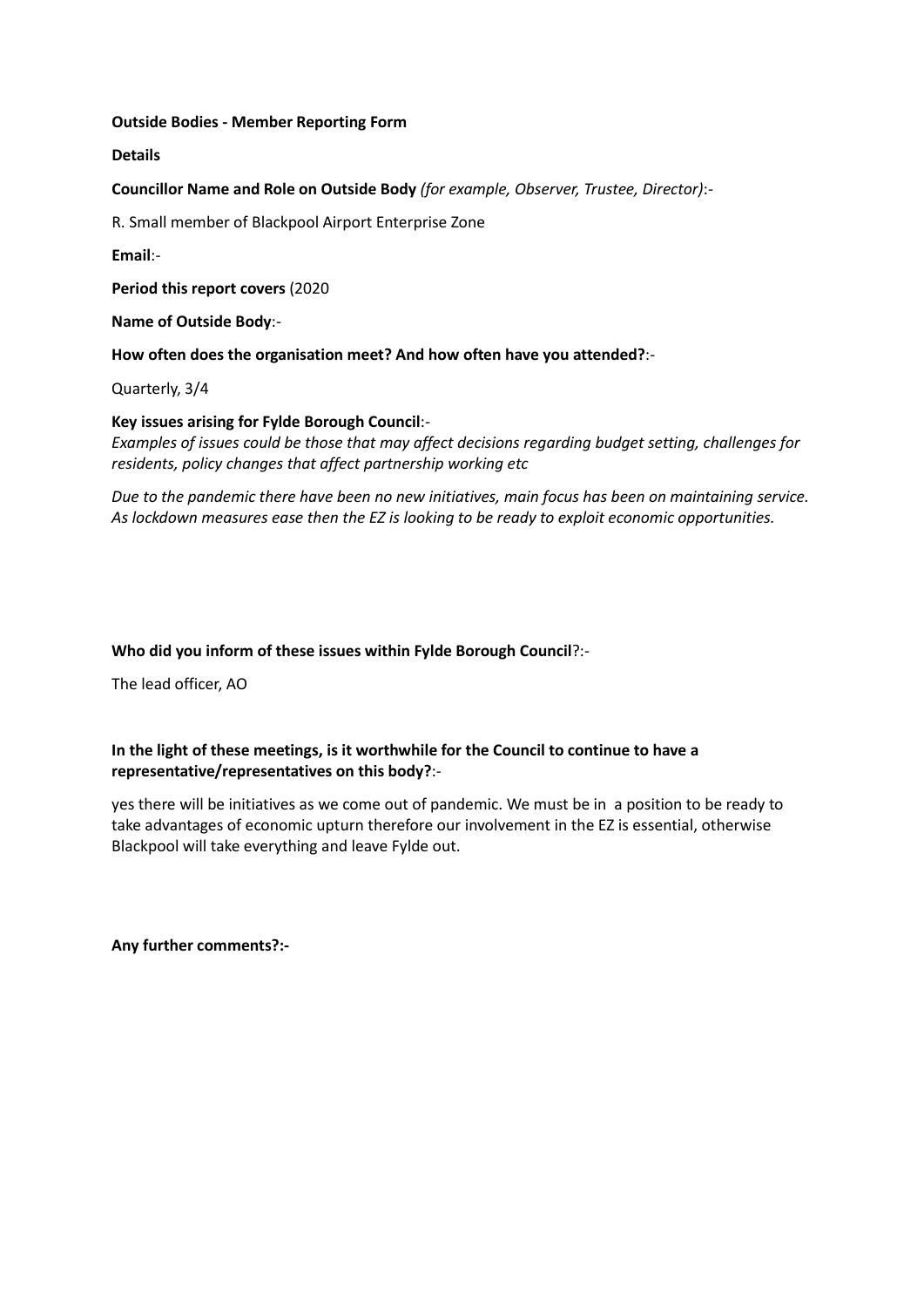## **Details**

## **Councillor Name and Role on Outside Body** *(for example, Observer, Trustee, Director)*:-

Councillor Angela Jacques - Mayor

**Email**:- cllrajacques@fylde.gov.uk

**Period this report covers** (date):- May 2020 – May 2021

**Name of Outside Body**:- Community Projects Fund

## **How often does the organisation meet? And how often have you attended?**:-

Due to the current situation, all applications for the funds have been sent out for consideration and replies have been sent back via email, as and when required.

## **Key issues arising for Fylde Borough Council**:-

The ability to match funding, suitability of applications and the fund pot.

# **Who did you inform of these issues within Fylde Borough Council**?:-

Jo Collins

**In the light of these meetings, is it worthwhile for the Council to continue to have a representative/representatives on this body?**:-

It is statutory responsibility for this body to continue and for the Mayor to play a role in it.

### **Any further comments?:-**

It is important to ensure that the applications are for worthy causes and that the money that is awarded is spent wisely.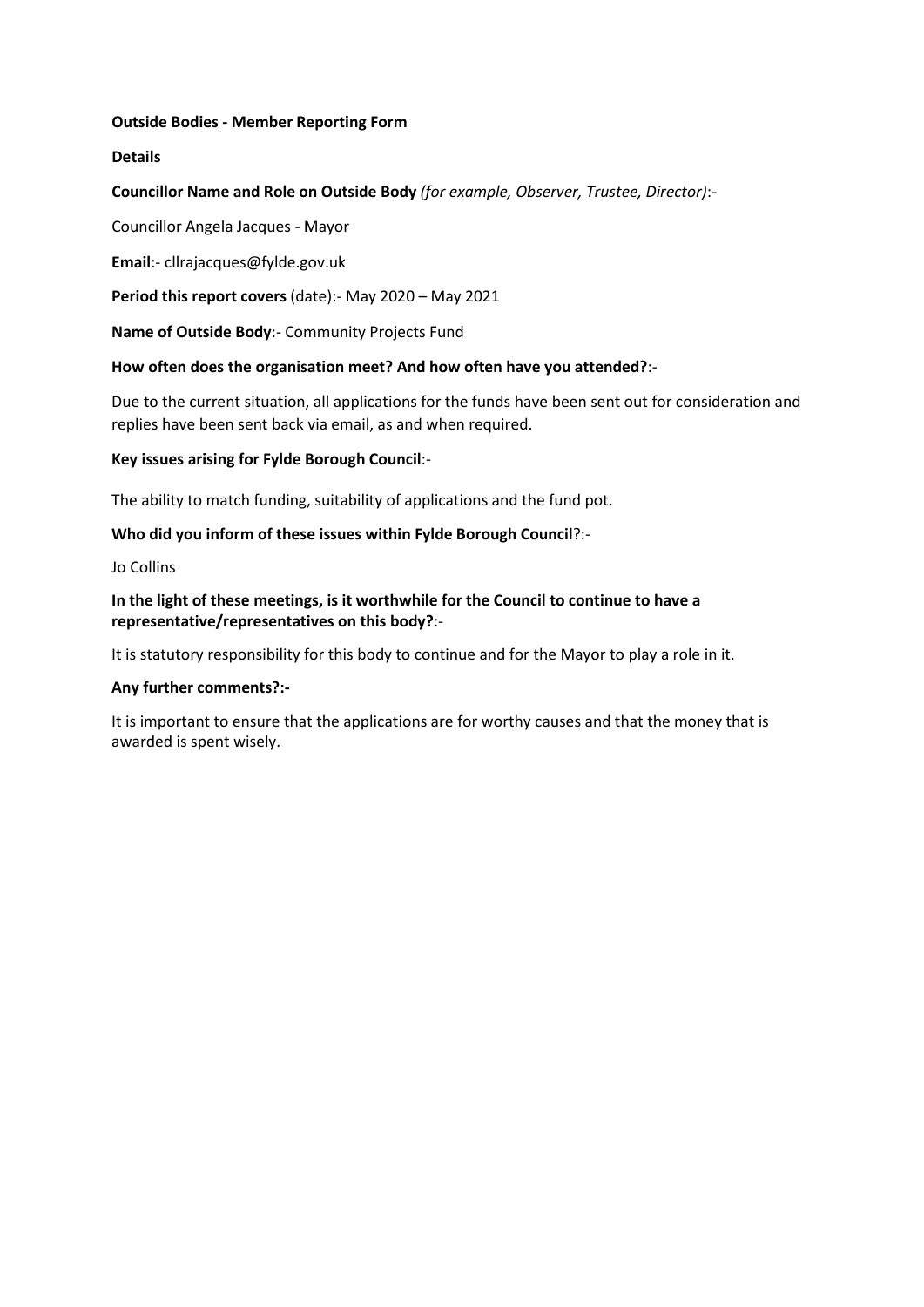Councillor Name and Role on Outside Body (for example, Observer, Trustee, Director):-Cllr Karen Buckley

Email clirkbuckley@fylde.gov.uk

Period this report covers (date) Up to 29 March 2021

Name of Outside Body North West Employers

How often does the organisation meet? Ad hoc

How often have you attended? I attend relevant sessions and organise a substitute if unavailable

What are the key issues arising for Fylde Borough Council Pay negotiations; local government reform; a voice for the NW

Examples of issues could be those that may affect decisions regarding budget setting, challenges for residents, policy changes that affect partnership working etc Each year the Union pay claim is discussed and soundings taken from all councils as negotiations are entered into between the National Employers and the National Joint Council Trade Unions (Unite, Unison GMB). Fylde is included in this negotiation as part of the national body and does not have separate, localised union arrangements. The latest claim is currently under consultation and details of this can be found on the LGA's website. In addition to the annual pay claim, NW Employers organised a session on local government reform last year which was well attended by Lancashire representatives. Recently the NW Regional Board has reconvened after a number of years fallow, initially as a response to Covid 19 but going forward there is a will to ensure the North West has a voice in national government. The challenge with this, however, is the dominance of Liverpool and Manchester both of which have combined authorities.

Who did you inform of these issues within Fylde Borough Council? Chief Executive, Deputy Leader, council members through regular reporting.

In the light of these meetings, is it worthwhile for the Council to continue to have a representative/representatives on this body? Yes

Any further comments?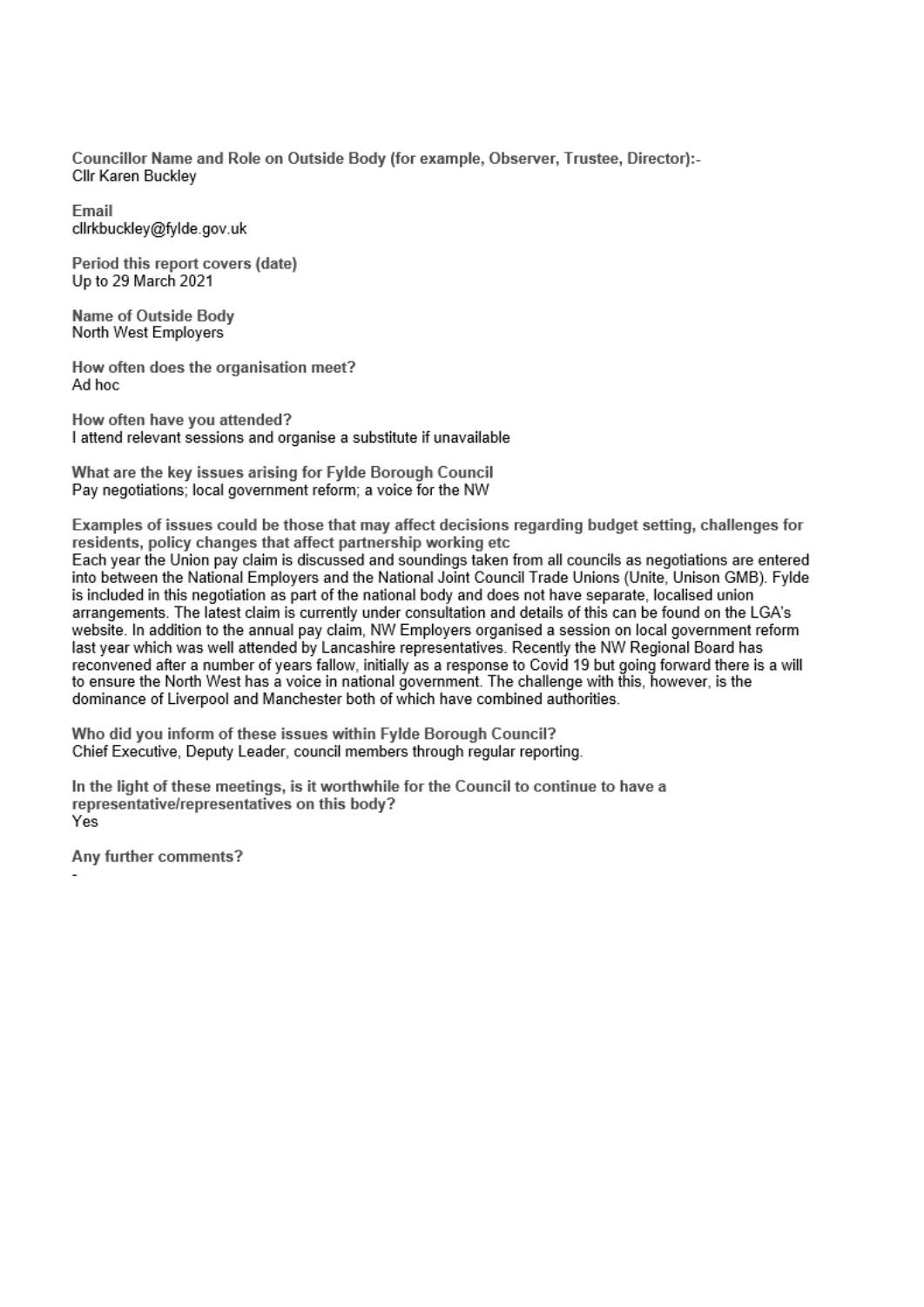#### **Details**

### **Councillor Name and Role on Outside Body** Ed Nash Member

**Email**:- cllr.enash@fylde.gov.uk

**Period this report covers** (date):-

**Name of Outside Body**:- North West England & Isle of Man Reserve Forces and Cadets Association

#### **How often does the organisation meet? And how often have you attended?**:-

Twice annually. Meetings were cancelled this year owing to Covid and elections carried out by email

#### **Key issues arising for Fylde Borough Council**:-

Fylde Council were awarded the Bronze Certificate for employers under the Defence Employer Recognition Scheme. This was due to a great deal of hard work by officer Edyta Paxton and it is a great honour to be officially recognised as an employer who goes above and beyond to support the Armed Forces and to be given the award by the Ministry of Defence. Edyta was rewarded by travelling to Liverpool to receive the award from the Commordore North West aboard HMD Prince of Wales, our newest aircraft carrier. Work is now progressing towards the silver award.

Cllr Ed Nash was awarded The Lord Lieutenant of Lancashire's Certificate for Meritorious Service for support given to the Armed Forces community in Fylde over the last nine years.

**Who did you inform of these issues within Fylde Borough Council**?:- Leader, Chief Executive

**In the light of these meetings, is it worthwhile for the Council to continue to have a representative/representatives on this body?**:- Yes

**Any further comments?:- Much more to do**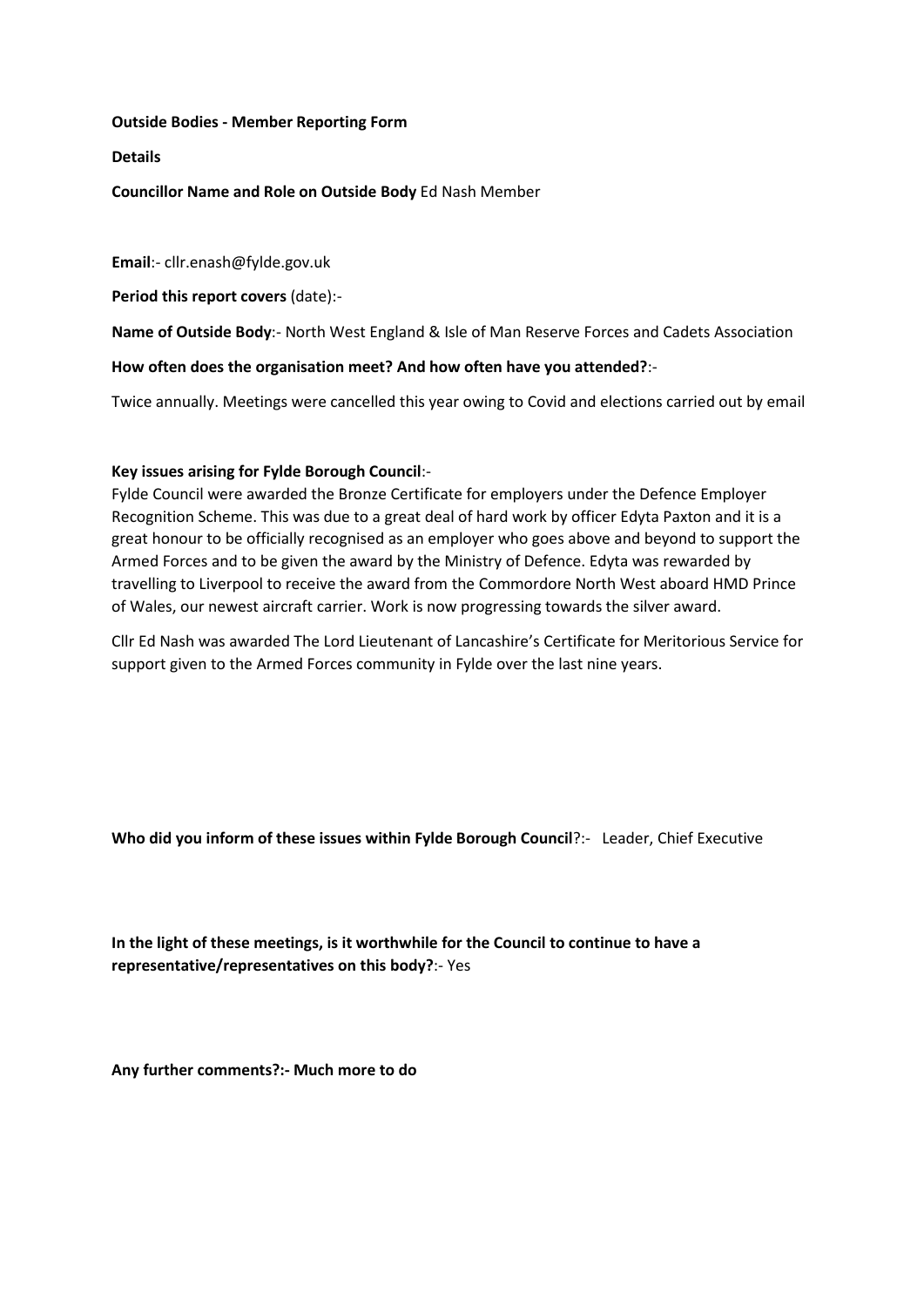**Details**

**Councillor Name and Role on Outside Body** *(for example, Observer, Trustee, Director)*:-

Cllr. Vince Settle- member of this liaison group

**Email**:-

Period this report covers (date):- 3 months up to Feb 2021

**Name of Outside Body**:- South Fylde Line Community Rail Partnership

**How often does the organisation meet? And how often have you attended?**:-

Meets usually every 3 months. Always attend, but missed the  $4<sup>th</sup>$  February meeting

## **Key issues arising for Fylde Borough Council**:-

*Examples of issues could be those that may affect decisions regarding budget setting, challenges for residents, policy changes that affect partnership working etc*

*The body is essentially a liaison group of Network Rail, Northern Rail, LCC, Blackpool Council and Fylde Council with attendance also from the Lancashire Partnership and police. It also acts as the conduit for funding bids from those bodies. As such, there are no specific budget issues or policy issues for Fylde, but can discuss any issues raised by Fylde councillors.*

**Who did you inform of these issues within Fylde Borough Council**?:-

N/A

**In the light of these meetings, is it worthwhile for the Council to continue to have a representative/representatives on this body?**:-

YES

**Any further comments?:-**